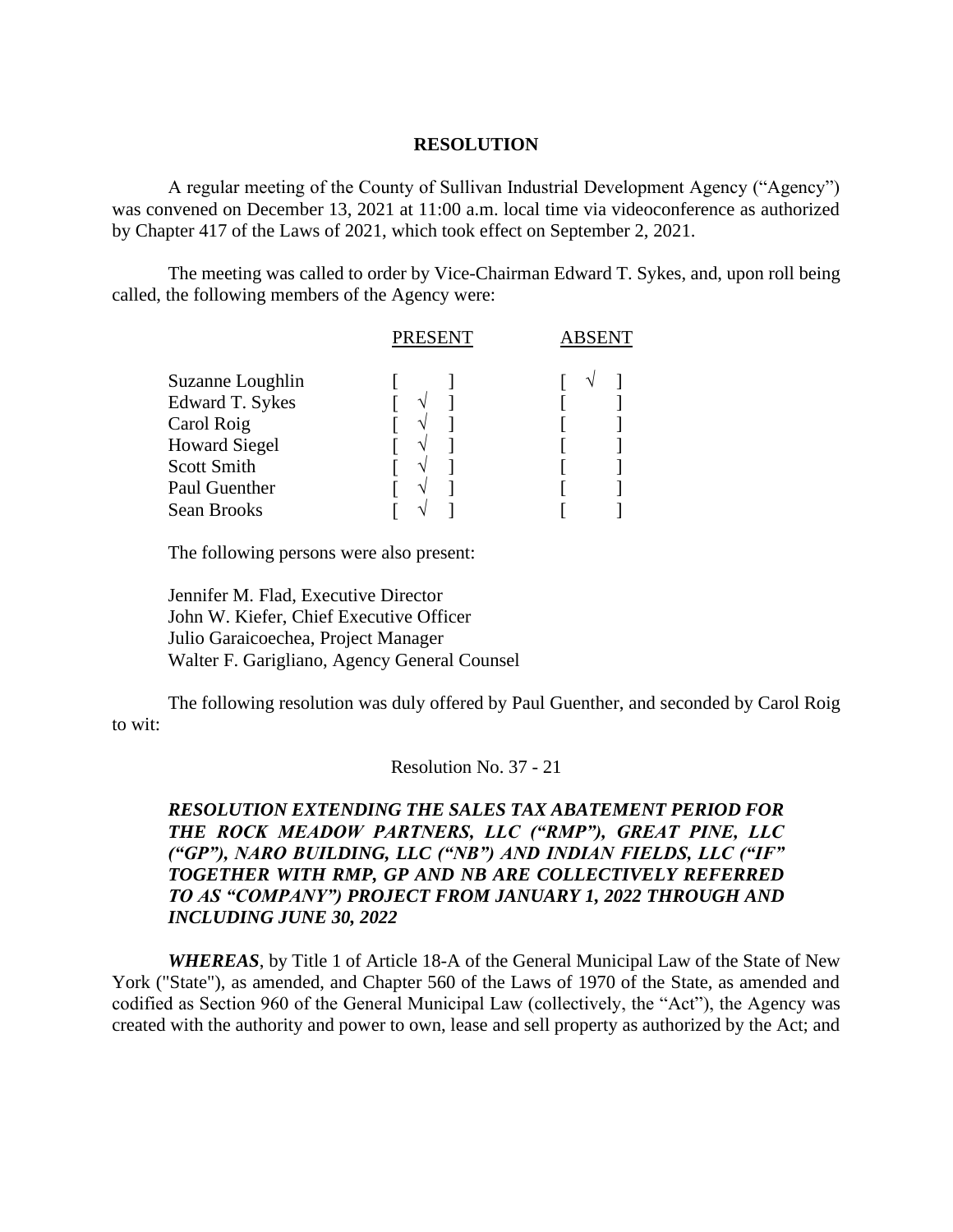*WHEREAS*, on or about July 1, 2015, the Agency closed a sale/leaseback transaction with the Company consisting of:

(i) the acquisition, construction, renovation, installation and equipping of existing buildings (collectively, the "Initial Phase") situate on two (2) parcels of real estate consisting of approximately 2.78 acres located at 23 Erie Avenue and 7 Erie Avenue, Town of Tusten ("Town"), County of Sullivan ("County"), State and identified on the Town's tax map as Section 10, Block 3 and Lots 19 and 1 ("Initial Phase Land"); (ii) the construction and equipping of the Initial Phase; (iii) the acquisition, construction and installation thereon and therein of certain furniture, fixtures, machinery, equipment and tools ("Initial Phase Equipment"); (iv) the construction of improvements to the Initial Phase, the Initial Phase Land and the Initial Phase Equipment (collectively, the Initial Phase, the Initial Phase Land and the Initial Phase Equipment are referred to as the "Initial Phase Project"); and (v) leasing of the Initial Phase Project from the Agency to the Company; and

(i) the acquisition and future development of four (4) parcels of real estate consisting of approximately 16.03 acres located along Kirk Road, 6483 Route 97, West of Route 97 and North of Route 24 in the Town, County, State and identified on the Town Tax map as Section 10, Block 2, Lots 5.1, 17, 18 and 11 ("Future Phase Land" and together with Initial Phase Land collectively, the "Land"); (ii) the demolition of structures on the Future Phase Land; (iii) the construction, reconstruction, renovation and/or repair of sewer, water, storm sewer, utilities, roads and other infrastructure to ready the Future Phase Land for development ("Infrastructure Improvements"); (iv) the acquisition and installation in and around the Infrastructure Improvements of certain items of equipment and other tangible personal property (collectively, the Future Phase Land and future development of the Future Phase Land are referred to as the "Future Phases" and together with the Initial Phase, the "Project").

*WHEREAS*, on or about July 1, 2015, the Agency and the Company entered into an Agent Agreement pursuant to which the Agency designated the Company as the Master Developer of the Project for a period of five (5) years; and

*WHEREAS*, contemporaneously with the execution of the Agent Agreement, the Agency delivered to the Company a Sales Tax Exemption Letter, which letter will expire; and

*WHEREAS*, on or about December 3, 2021, the Company requested that the sales tax abatement period be extended to continue the construction of the Project.

*NOW, THEREFORE, BE IT RESOLVED,* that the sales tax abatement period for the Project be, and hereby is, extended through and including June 30, 2022.